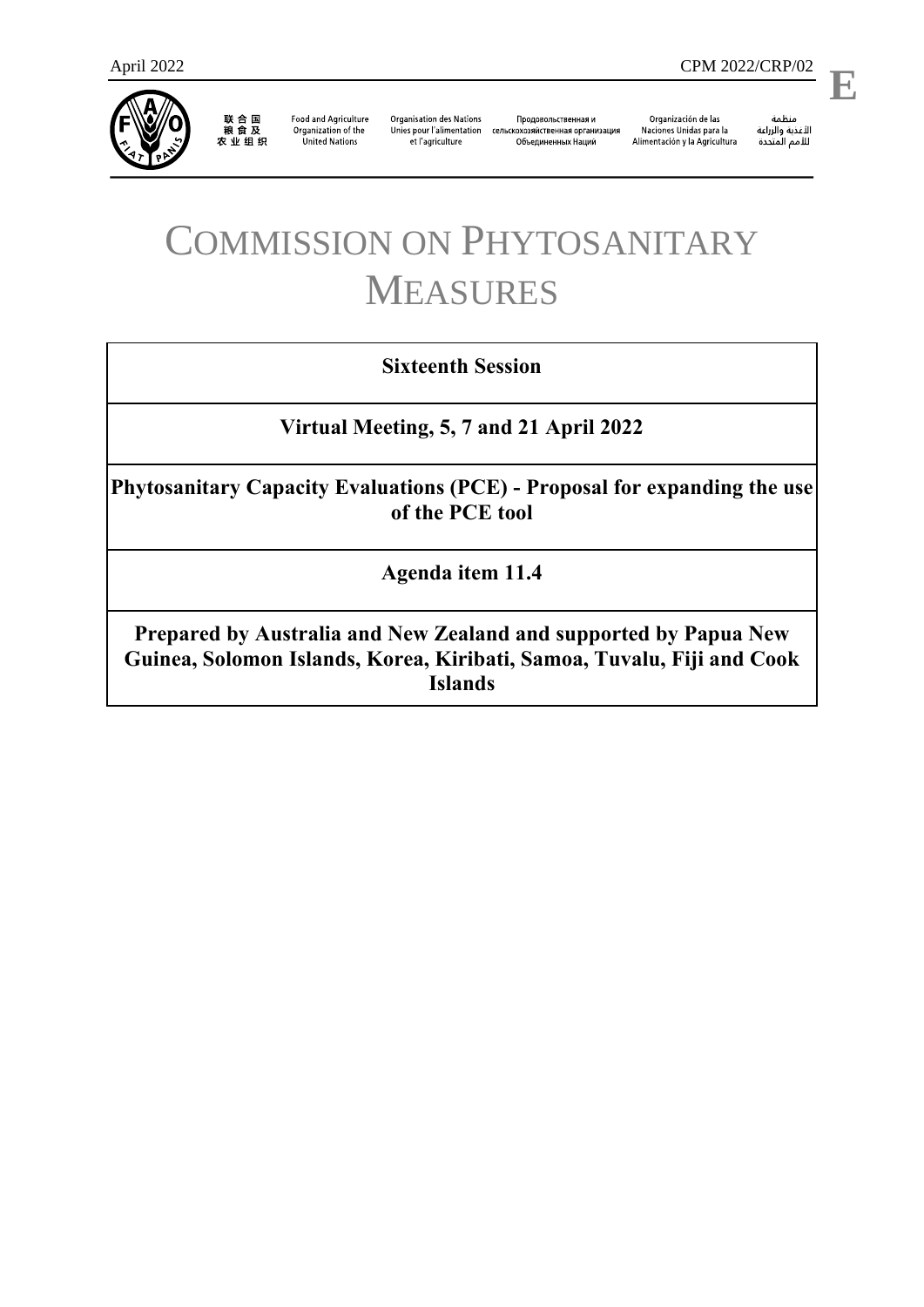#### **Proposal for expanding the use of the PCE tool**

*Prepared by Australia and New Zealand Supported by Papua New Guinea, Solomon Islands, Korea, Kiribati, Samoa, Tuvalu, Fiji and Cook Islands* 

The Phytosanitary Capacity Evaluation (PCE) is a useful tool to help evaluate and develop the phytosanitary capacities of contracting parties. Use of the PCE tool aims to provide a comprehensive review of a country's phytosanitary system, to understand the current state, identify the gaps and provide recommended actions for improvement of the system. However, it is considered that contracting parties (broader than those developing their phytosanitary system, as referred in paper CPM2022/20) could derive even greater benefit from the tool if it were more widely and readily accessible and if the assessments and outcomes better considered the country and regional context.

Currently, the conduct of a PCE requires the engagement of the IPPC Secretariat and certified PCE facilitator which could cost up to US\$100,000 per evaluation workshop. This is a large investment and is not feasible for many contracting parties or donors.

In order to achieve greater benefit to contracting parties, it is considered that countries' limited resources should be primarily focused on activities which address the gaps or issues identified by the evaluation, with a smaller proportion allocated to the evaluation itself. Further, countries would benefit from the ability to choose to engage a facilitator/technical expert from within their own region to ensure that the PCE recommendations are regionally appropriate and make use of regionally recognised/accepted terminology and concepts. To ensure that countries have effective phytosanitary systems, the PCE tool would benefit from the input and ability to leverage relevant networks provided by regional expert contractors.

It is good to note that consideration of a PCE 'Lite' version is included in the desk top study to identify ways of improvement, this would encourage more active involvement and uptake by contracting parties. The PCE was originally established with the view to provide contracting parties a mechanism to self-assess their phytosanitary gaps and progress at regular intervals. To improve uptake and more regular use of the tool, a much more open access mechanism is sought, without the need to engage through a project arrangement that is external to the contracting party. It is recognised that the results of PCE projects may be used for a wide variety of purposes, and some purposes may require an external independent consultant to conduct the PCE and this option should always remain available. However, there are many situations where a less formal or thorough PCE is desired and acceptable to the contracting party and donor organisations, e.g. a selected element of the phytosanitary system is to be evaluated. It may be desirable to recognise different forms for PCEs, such as the ability to conduct a PCE 'Lite' evaluation, and Australia and New Zealand welcome the consideration of this concept by the desk study of the tool, as referenced in Recommendation 4 of paper CPM2022/20. Options for improved access, visibility and flexibility of the PCE are presented at Appendix 1.

Australia and New Zealand submitted a paper to Strategic Planning Group (SPG) 2021 to discuss these potential improvements to PCE. A desktop review of the PCE tool was already planned and the IPPC Secretariat requested Australia and New Zealand to provide the proposed improvements for consideration by the current PCE review. The letter at Appendix 1 was accordingly provided to the IPPC Secretariat.

Although the PCE tool is an established mechanism for phytosanitary review used by the IPPC, Australia and New Zealand encourage contracting parties and the IPPC Secretariat to continue to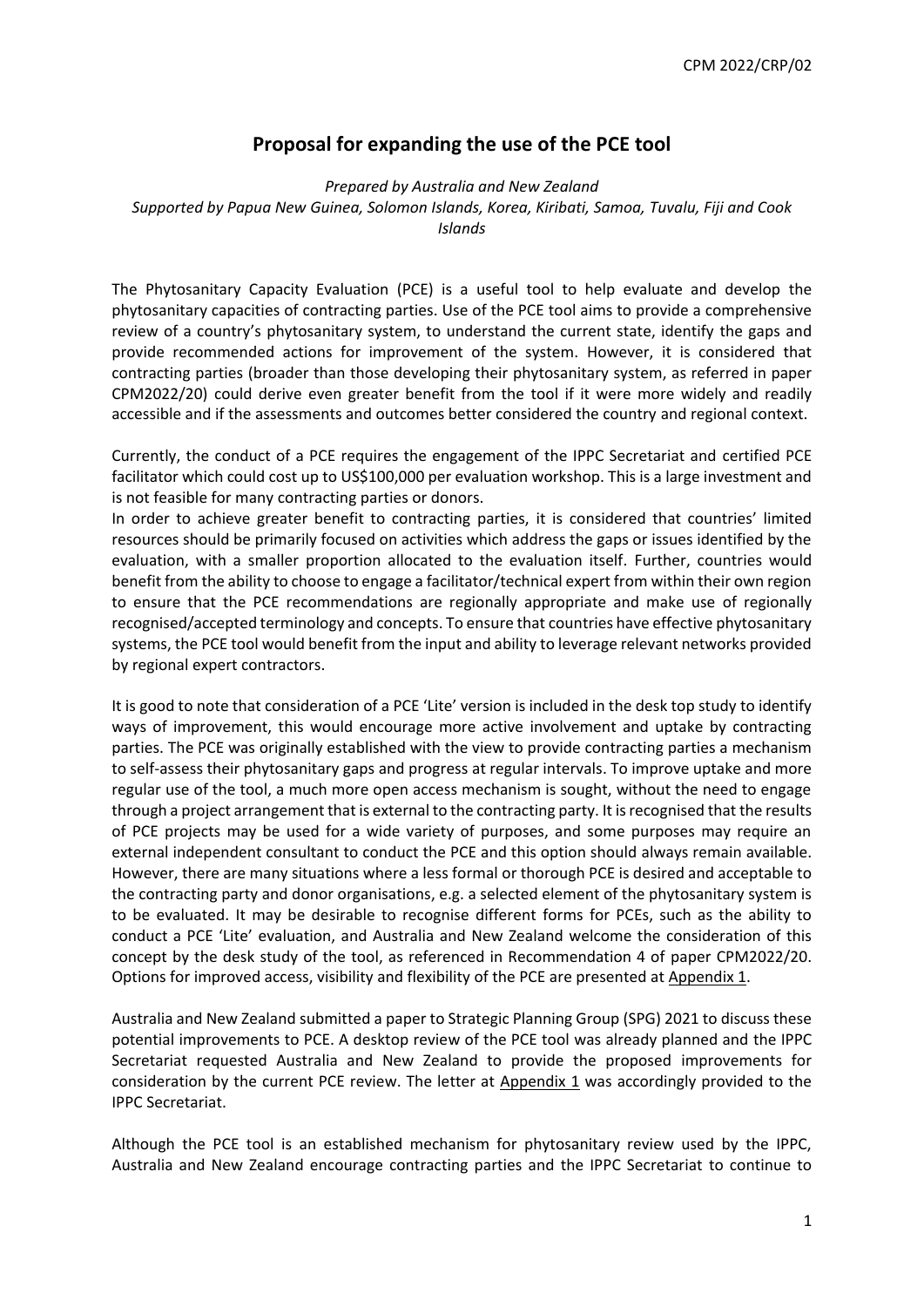explore improvements of this resource so that it can be effectively leveraged to maximum benefit by all contracting parties. Australia and New Zealand welcome the planned conduct of the PCE review and implementation of the results following discussion and agreement on a way forward by contracting parties at CPM-17.

Australia and New Zealand invite CPM to:

1) *Discuss* the benefits of improving the accessibility, flexibility and regional sensitivity of the PCE tool and any inclusions that contracting parties may like included in the PCE review.

2) *Agree* that all contracting parties should have the opportunity to input into the planned PCE review.

3) *Agree* that any significant changes to the conduct or structure of the PCE should wait until the results of the PCE review have been presented to CPM-17 and a way forward agreed by contracting parties.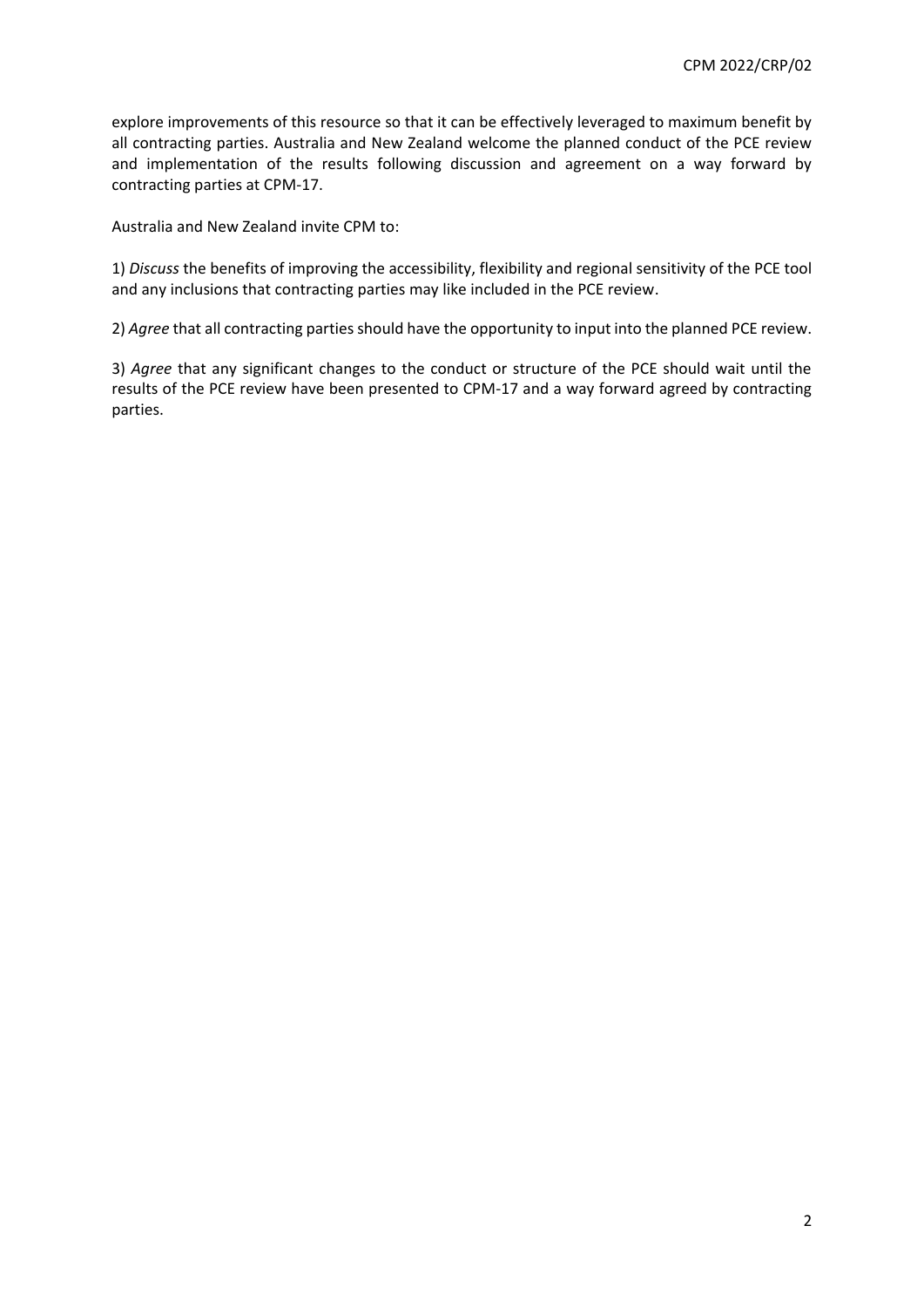#### **APPENDIX 1: Letter to the IPPC Secretariat as an action arising from SPG 2021(sent 18/11/21)**

Dear IPPC Secretariat and Chair of the Implementation and Capacity Development Committee,

As agreed at the recent Strategic Planning Group (SPG) meeting held on 19 and 21 October 2021, this email is to provide the IPPC Secretariat with points for inclusion into the scope of the planned review of the Phytosanitary Capacity Evaluation (PCE) tool.

Based on SPG paper 16 and the associated discussion at the meeting, while recognising PCE is a useful tool to measure the strength and weakness of a national phytosanitary system, which is fundamental for capacity development, contracting parties will significantly benefit from improvement of the accessibility and flexibility of the PCE. Australia and New Zealand request that the planned review of the PCE tool and implementation mechanisms include:

- Opportunity for input from all contracting parties. It is important to include input not only from contracting parties that have undertaken a PCE, but also those that have not, as there may be valuable insights to be gained from these contracting parties regarding the barriers to access/interest which may be used to improve the accessibility/uptake of the tool in the future.
- Investigation and report into the current and potential value proposition of the conduct of a PCE. This includes:
	- Analysis of the current use of the tool.
	- An assessment of the value of improving the accessibility, flexibility, outcome focus and visibility of the PCE and ways that this could be achieved.
- Investigation into the ways that the PCE can become more useable by, and deliver value to NPPOs includes:
	- A review of the current questions/content to ensure currency and outcome value.
	- Investigation into the possibility and value of developing guidance for NPPOs and donors addressing how to interpret and make use of the results of a PCE.
	- Investigation into the possibility and value of providing two-layered results. It is considered that NPPOs may be hesitant to share the full results of a PCE with donors and this may be a barrier to resolving identified gaps in a phytosanitary system. The output of the PCE could include:
		- 1) Detailed results output for the NPPO and any others that the NPPO is comfortable to share the full results with, and
		- 2) A higher-level summary of PCE results which may be more appropriate to share with potential donors.
- Investigation into the ways that the accessibility of the PCE tool could be improved includes:
	- The stability and usability of the PCE software/platform and the ease with which content changes can be made and new modules added as topics arise.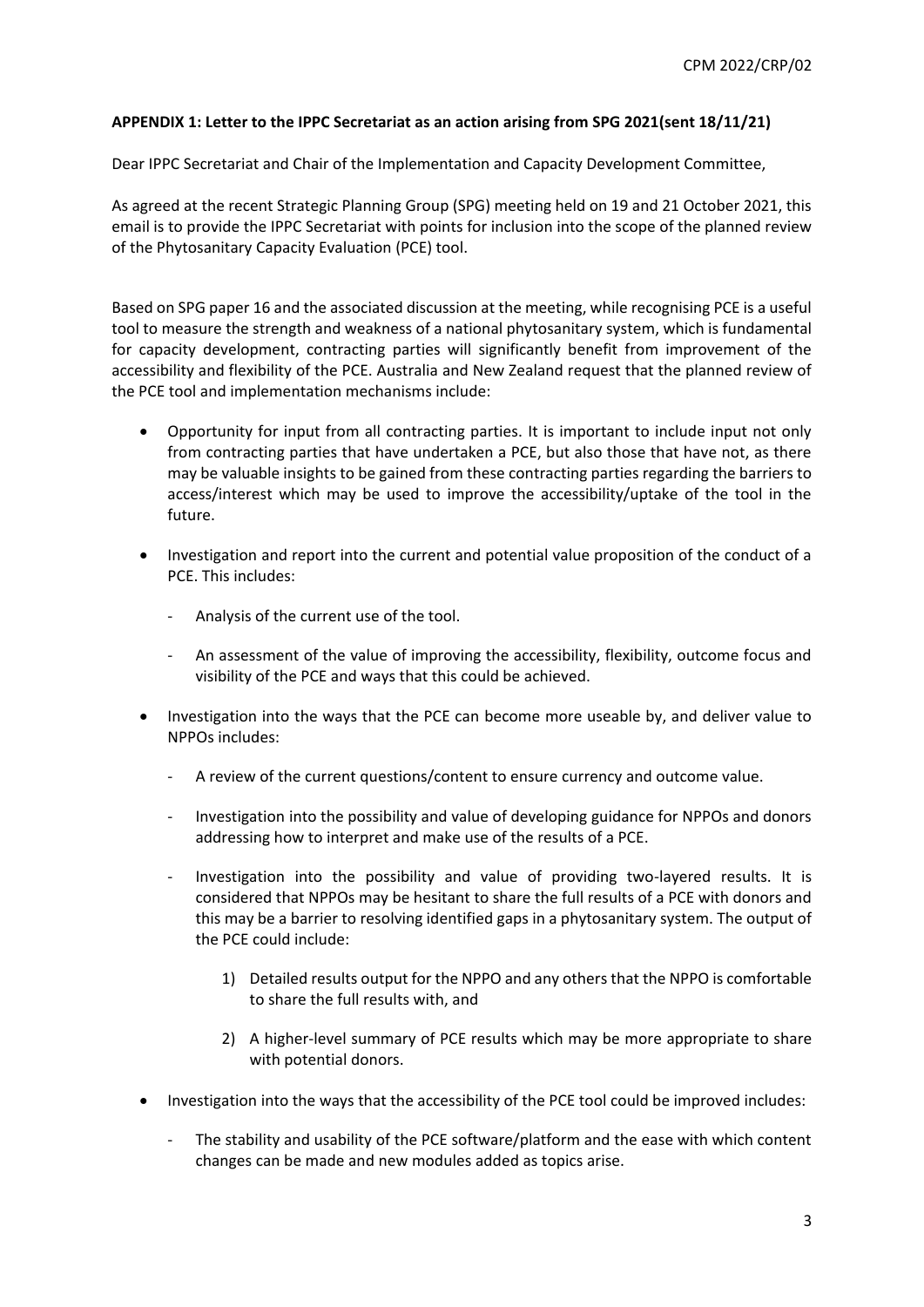- The development of sufficient guidance for national plant protection organisations (NPPOs) or engaged facilitators to use the PCE tool to undertake assessments.
- Investigation into the ways in which the tool could be implemented more flexibly includes:
	- Investigation into the potential value of developing a simplified 'PCE Lite' version for easy use by contracting parties without engaging a facilitator, in addition to the full PCE. This may encourage more frequent and flexible use of the tool and would likely be of significant benefit to contracting parties (and donors) wishing to more routinely use the PCE, perhaps as a monitoring tool, in turn, improving the usage, reputation and demonstrating its value.
	- The possibility of contracting parties being able to undertake PCE on a modular basis i.e., evaluate one or only a few components of the phytosanitary system. Contracting parties could still undertake a full PCE every 5-10 years (or as required/resources allow) but could have the ability make smaller, discrete assessments on a more regular basis.
	- The ability for NPPOs to use the PCE to undertake a self-assessment or to engage a regional contractor to undertake the evaluation. The option to contract an IPPC facilitator should of course remain, but this should not be a requirement to access the PCE tool or supporting materials. This is an important consideration to improve PCE accessibility as it may reduce the cost barrier for many contracting parties and donors and will provide access to an alternative application method which may produce regionally attuned outcomes/recommendations.
- Investigation into the ways that the visibility of the PCE could be improved. This includes:
	- The ability for contracting parties and donors to have full visibility of what the PCE involves and what outcomes will be achieved by undertaking a PCE. This information would be valuable in decision-making by contracting parties and donors regarding whether or not to commence a PCE, what approach to take, and value for money assessment.
- Ensuring there are elements that demonstrate the PCE tool is clearly aligned with the implementation of the Convention, the Strategic Framework and the core functions expected of an NPPO and all the associated ISPMs. Additionally, given the interest in this topic at SPG, it would be valuable if the review project could provide progress reports to the SPG to ensure that the review priorities continue to align with the needs and expectations of contracting parties.

With regard to governance and future implementation of the PCE tool, we have included the Chair of the IC in this correspondence so that he is aware and can include the above points in discussions the IC may have on this topic.

These points for inclusion have also been reviewed and endorsed by Canada, the United States of America and Ralf Lopian.

Please note that we have also discussed these points for inclusion with Lois Ransom whom we are informed will be involved in the planned PCE review.

Kind regards,